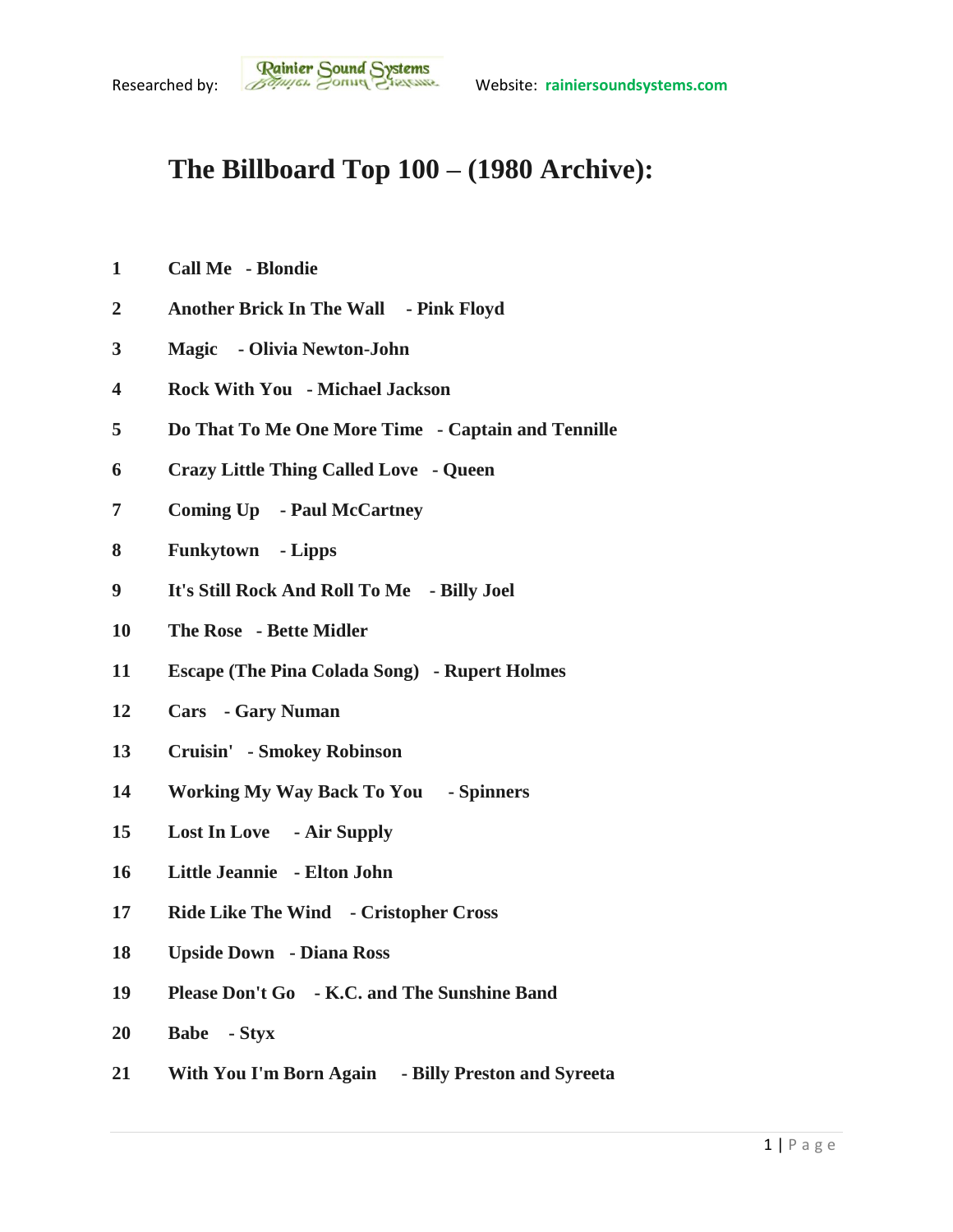- **Shining Star - Manhattans**
- **Still - Commodores**
- **Yes - I'm Ready**
- **Sexy Eyes - Dr. Hook**
- **Steal Away - Robbie Dupree**
- **Biggest Part Of Me - Ambrosia**
- **This Is It - Kenny Loggins**
- **Cupid-I've Loved You For A Long Time - Spinners**
- **Let's Get Serious - Jermaine Jackson**
- **Don't Fall In Love With A Dreamer - Kenny Rogers and Kim Carnes**
- **Sailing - Christopher Cross**
- **Longer - Dan Fogelberg**
- **Coward Of The County - Kenny Rogers**
- **Ladies Night - Kool and The Gang**
- **Take Your Time - S.O.S. Band**
- **No More Tears (Enough Is Enough) - Barbra Streisand and Donna Summer**
- **Too Hot - Kool and The Gang**
- **More Love - Kim Carnes**
- **Pop Muzik - M**
- **Brass In Pocket - Pretenders**
- **Special Lady - Ray Goodman and Brown**
- **Send One Your Love - Stevie Wonder**
- **The Second Time Around - Shalamar**
- **We Don't Talk Anymore - Cliff Richard**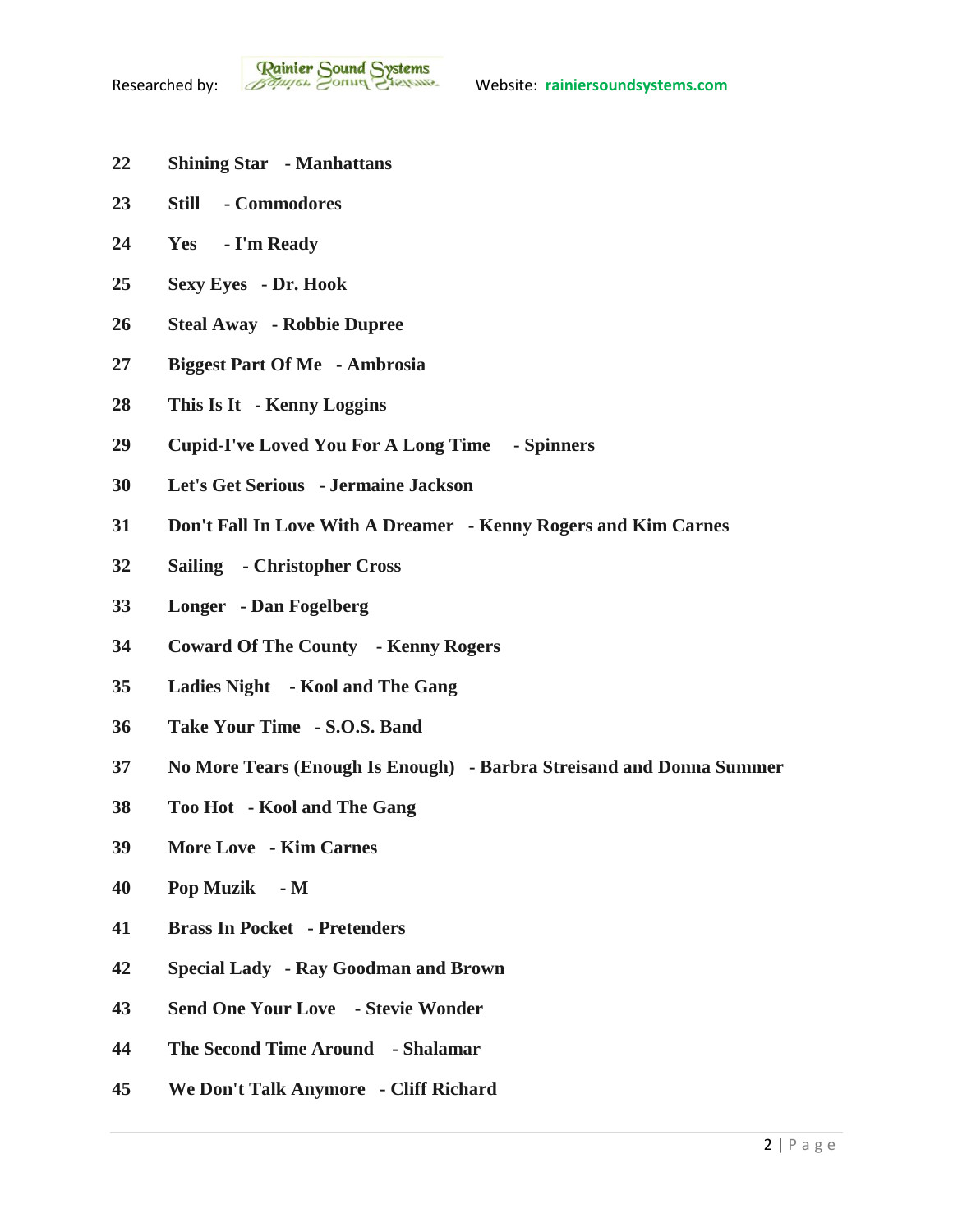- **Stomp - Brothers Johnson**
- **Heartache Tonight - Eagles**
- **Do you Remember Rock & Roll Radio - The Ramones**
- **Tired Of Toein' The Line - Rocky Burnette**
- **Better Love Next Time - Dr. Hook**
- **Him - Rupert Holmes**
- **Against The Wind - Bob Seger and The Silver Bullet Band**
- **On The Radio - Donna Summer**
- **Emotional Rescue - Rolling Stones**
- **Rise - Herb Alpert**
- **All Out Of Love - Air Supply**
- **Cool Change - Little River Band**
- **You're Only Lonely - J.D. Souther**
- **Desire -Andy Gibb**
- **Let My Love Open The Door - Pete Townshend**
- **Daydream Believer - Anne Murray**
- **I Can't Tell You Why - Eagles**
- **Don't Let Go - Isaac Hayes**
- **Don't Do Me Like That - Tom Petty and The Heartbreakers**
- **She's Out Of My Life - Michael Jackson**
- **Fame - Irene Cara**
- **Fire Lake - Bob Seger and The Silver Bullet Band**
- **How Do I Make You - Linda Ronstadt**
- **Into The Night - Benny Mardones**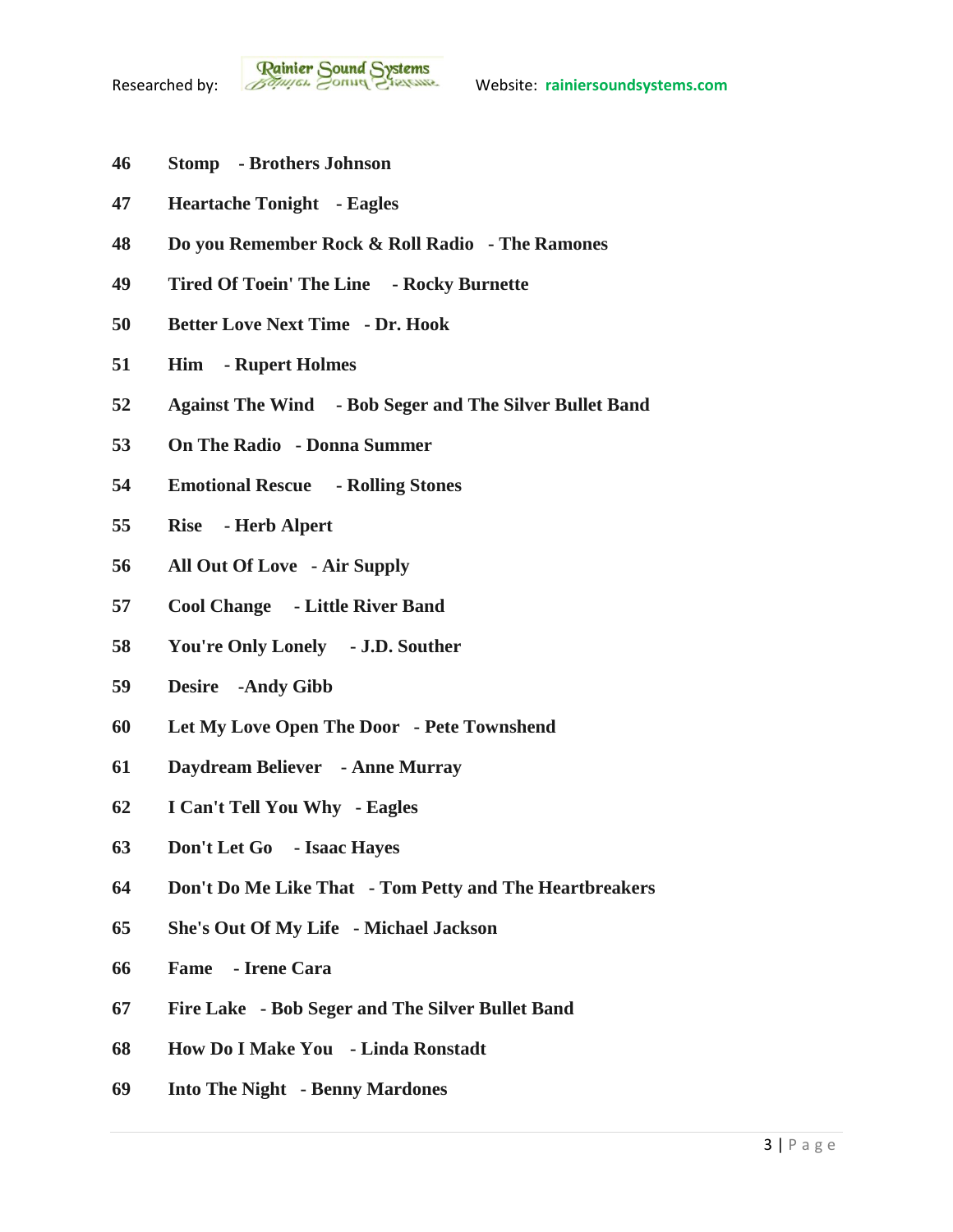- **Let Me Love You Tonight - Pure Prairie League**
- **Misunderstanding - Genesis**
- **An American Dream - Dirt Band**
- **One Fine Day - Carole King**
- **Dim All The Lights - Donna Summer**
- **You May Be Right - Billy Joel**
- **Hurt So Bad - Linda Ronstadt**
- **Should've Never Let You Go - Neil Sedaka and Dara Sedaka**
- **Pilot Of The Airwaves - Charlie Dore**
- **Off The Wall - Michael Jackson**
- **I Pledge My Love - Peaches and Herb**
- **The Long Run - Eagles**
- **Stand By Me - Mickey Gilley**
- **Heartbreaker - Pat Benatar**
- **Déjà vu - Dionne Warwick**
- **Drivin' My Life Away - Eddie Rabbitt**
- **Take The Long Way Home - Supertramp**
- **Sara - Fleetwood Mac**
- **Wait For Me - Daryl Hall and John Oates**
- **Jo Jo - Boz Scaggs**
- **September Morn - Neil Diamond**
- **Give Me The Night - George Benson**
- **Broken Hearted Me - Anne Murray**
- **You Decorated My Life - Kenny Rogers**